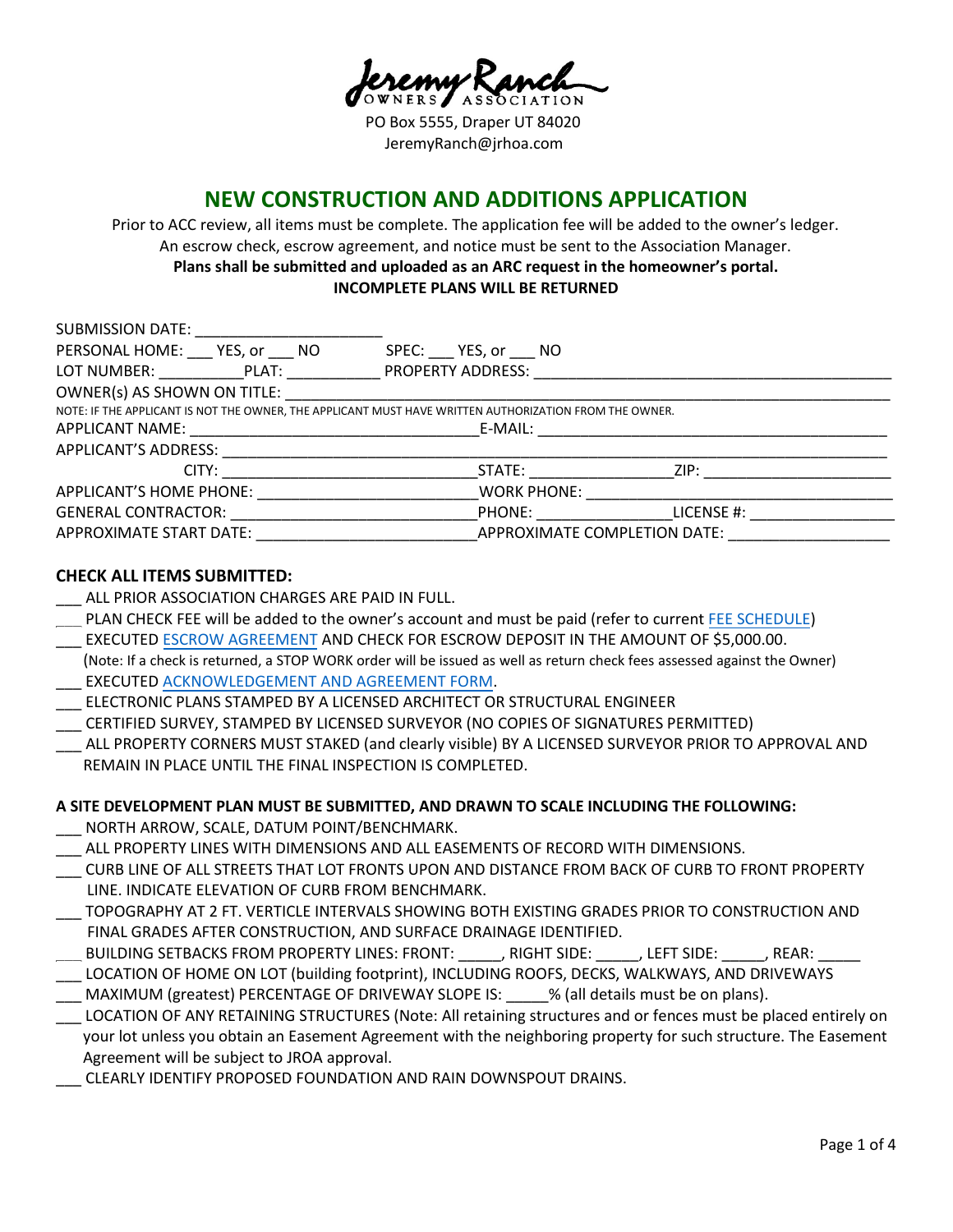### \_\_\_ **LANDSCAPE PLAN: SUBMIT A SEPARATE DETAILED IRRIGATION AND LANDSCAPE PLAN DRAWN TO SCALE SHOWING PROPERTY LINES AND STREET CURB LINES. LIST ALL TYPES OF PLANT MATERIALS AND GROUND COVERS SUCH AS SOD, HYDROSEED, BARK, ROCKS, ETC., AND ALL OF THE FEATURES YOU INTEND TO INSTALL.**

**STYLE OF HOME TO BE BUILT:**  $\blacksquare$ 

| TOTAL SQUARE FEET OF LIVING AREA (excluding garage).                                                           |                                                                                                     |  |  |
|----------------------------------------------------------------------------------------------------------------|-----------------------------------------------------------------------------------------------------|--|--|
| Refer to the CC&R's of your Plat for minimum square footage requirements.                                      |                                                                                                     |  |  |
| FINISHED SF. Main _________, Upper ________, Lower ________, Total ________                                    |                                                                                                     |  |  |
| UNFINISHED Main __________, Upper _________, Lower ________, Total ________                                    |                                                                                                     |  |  |
| Total square feet of Foundation "footprint" (including garage): ___________                                    |                                                                                                     |  |  |
| Approximate start date: ___________, Approx. Completion date: ____________                                     |                                                                                                     |  |  |
| <b>REQUIREMENTS FOR ELEVATION DRAWINGS:</b>                                                                    |                                                                                                     |  |  |
| SHOW EXISTING AND PROPOSED GRADES ALONG THE FOUNDATION ON ALL FOUR ELEVATIONS                                  |                                                                                                     |  |  |
| CLEARLY IDENTIFY HEIGHT OF HOUSE IN FEET ON ALL FOUR ELEVATIONS, FROM ORIGINAL GRADE PRIOR TO                  |                                                                                                     |  |  |
| CONSTRUCTION AT THE PROPOSED FRONT BUILDING LINE TO THE HIGHEST POINT OF THE HOUSE.                            |                                                                                                     |  |  |
| INDICATE MAIN FLOOR OR TOP OF FOUNDATION ELEVATION FROM BENCHMARK.                                             |                                                                                                     |  |  |
| IDENTIFY ALL EXTERIOR MATERIALS TO BE USED.                                                                    |                                                                                                     |  |  |
| INDICATE ALL ROOF PITCHES (MINIMUM 4/12, MAXIMUM 12/12).                                                       |                                                                                                     |  |  |
| CLEARLY IDENTIFY THE OVERALL WIDTH OF THE PROPOSED BUILDING AT THE FRONT BUILDING LINE                         |                                                                                                     |  |  |
|                                                                                                                |                                                                                                     |  |  |
| <b>MATERIAL SPECIFICATION SHEET AND CROSS-SECTIONS TO INCLUDE THE FOLLOWING:</b>                               |                                                                                                     |  |  |
| <b>WINDOWS SPECIFICATIONS:</b>                                                                                 |                                                                                                     |  |  |
| Manufacturer: _____________________, Model No. _____________, Mat'l: ___________, Frame Color: ______________  |                                                                                                     |  |  |
| ROOFING MATERIAL (Submit small sample and color)                                                               |                                                                                                     |  |  |
| Manufacturer: ______________________, Mat'l: _________________, Weight: _____________, Color: ________________ |                                                                                                     |  |  |
|                                                                                                                |                                                                                                     |  |  |
|                                                                                                                |                                                                                                     |  |  |
|                                                                                                                | Roof: Type & Mat'l: ___________________, Thickness: ______________, R Rating: _____________________ |  |  |
| PROVIDE SAMPLES AND COLORS OF EXTERIOR MATERIALS:                                                              |                                                                                                     |  |  |
|                                                                                                                |                                                                                                     |  |  |
|                                                                                                                |                                                                                                     |  |  |
|                                                                                                                |                                                                                                     |  |  |
|                                                                                                                |                                                                                                     |  |  |
|                                                                                                                |                                                                                                     |  |  |
|                                                                                                                |                                                                                                     |  |  |
|                                                                                                                |                                                                                                     |  |  |
| GARAGE DOOR(s): Manufacturer: ______________, Model No. _________, Mat'l: _____________, Color: _____________  |                                                                                                     |  |  |
|                                                                                                                |                                                                                                     |  |  |
|                                                                                                                |                                                                                                     |  |  |
| FASCIA: Mat'l:                                                                                                 |                                                                                                     |  |  |

#### \_\_\_ **REVIEWED ASSOCIATION ARCHITECTURAL [DESIGN GUIDELINES](https://jrhoa.com/pdfs/JROA-Architectural-Guidelines.pdf) AND LISTED ALL VIOLATIONS**

All violations of the Association Architectural Design Guidelines MUST be listed and clearly demonstrate that the purposes of the Design Guide shall not be circumvented through the granting of a variance. Violations may be rejected by the Architutal Committee or brought to the Board of Trustees where a final decision for all variances must be made.

\_\_\_\_\_\_\_\_\_\_\_\_\_\_\_\_\_\_\_\_\_\_\_\_\_\_\_\_\_\_\_\_\_\_\_\_\_\_\_\_\_\_\_\_\_\_\_\_\_\_\_\_\_\_\_\_\_\_\_\_\_\_\_\_\_\_\_\_\_\_\_\_\_\_\_\_\_\_\_\_\_\_\_\_\_\_\_\_\_\_\_\_\_\_\_ \_\_\_\_\_\_\_\_\_\_\_\_\_\_\_\_\_\_\_\_\_\_\_\_\_\_\_\_\_\_\_\_\_\_\_\_\_\_\_\_\_\_\_\_\_\_\_\_\_\_\_\_\_\_\_\_\_\_\_\_\_\_\_\_\_\_\_\_\_\_\_\_\_\_\_\_\_\_\_\_\_\_\_\_\_\_\_\_\_\_\_\_\_\_\_ \_\_\_\_\_\_\_\_\_\_\_\_\_\_\_\_\_\_\_\_\_\_\_\_\_\_\_\_\_\_\_\_\_\_\_\_\_\_\_\_\_\_\_\_\_\_\_\_\_\_\_\_\_\_\_\_\_\_\_\_\_\_\_\_\_\_\_\_\_\_\_\_\_\_\_\_\_\_\_\_\_\_\_\_\_\_\_\_\_\_\_\_\_\_\_ \_\_\_\_\_\_\_\_\_\_\_\_\_\_\_\_\_\_\_\_\_\_\_\_\_\_\_\_\_\_\_\_\_\_\_\_\_\_\_\_\_\_\_\_\_\_\_\_\_\_\_\_\_\_\_\_\_\_\_\_\_\_\_\_\_\_\_\_\_\_\_\_\_\_\_\_\_\_\_\_\_\_\_\_\_\_\_\_\_\_\_\_\_\_\_ \_\_\_\_\_\_\_\_\_\_\_\_\_\_\_\_\_\_\_\_\_\_\_\_\_\_\_\_\_\_\_\_\_\_\_\_\_\_\_\_\_\_\_\_\_\_\_\_\_\_\_\_\_\_\_\_\_\_\_\_\_\_\_\_\_\_\_\_\_\_\_\_\_\_\_\_\_\_\_\_\_\_\_\_\_\_\_\_\_\_\_\_\_\_\_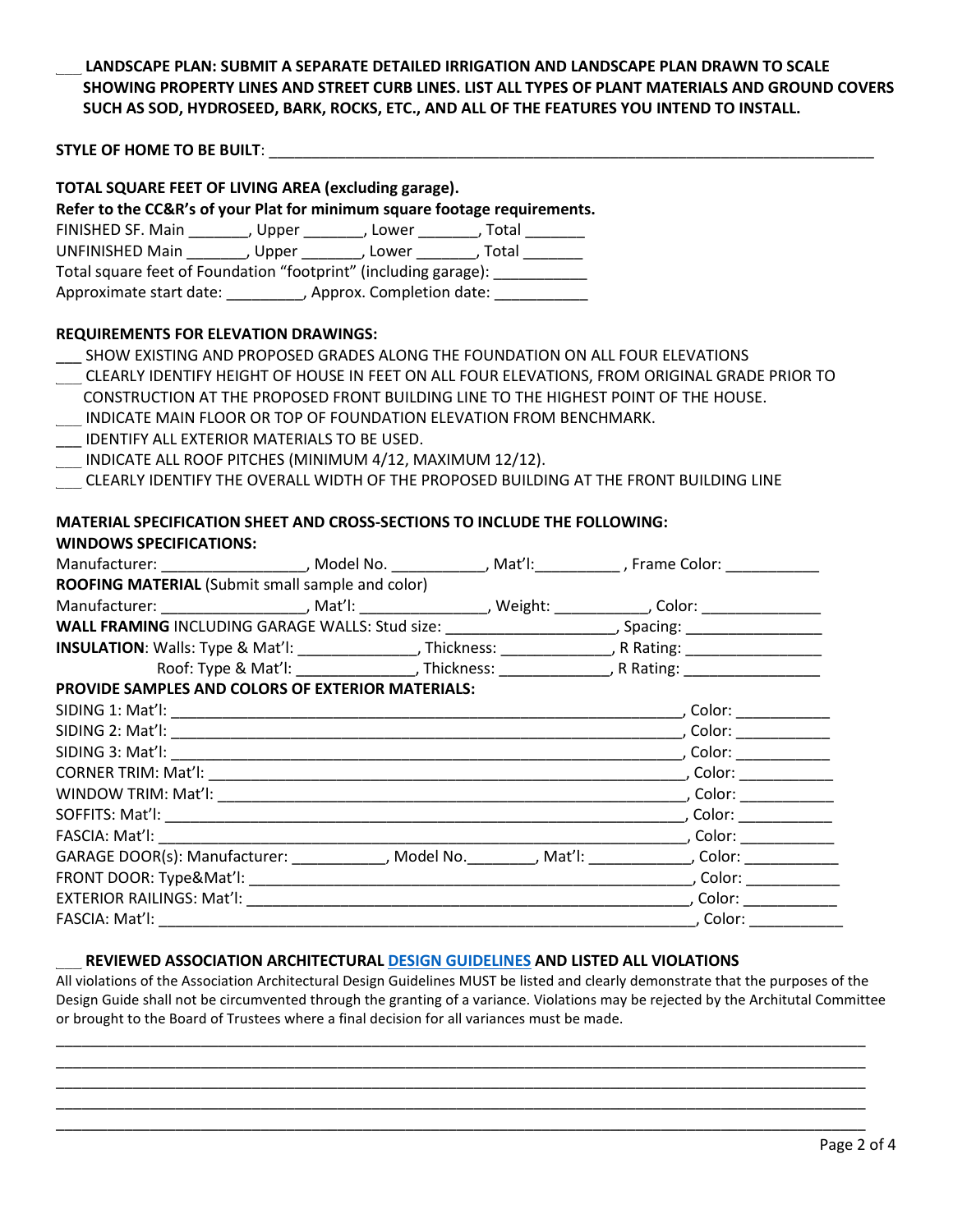#### **Other terms and conditions during construction:**

- 1. Prior to the commencement of construction, a professional sign must be placed on the lot displaying the building lot number, lot address, name of builder and builder's contact information, and name of the owner, and maintained until Final Inspection is completed.
- 2. All property corners must be staked and remain visible during construction and until Final Inspection by JROA.
- 3. The building lot shall be identified by placing 4-foot-high orange barrier fencing supported every 6 feet along the side and rear property lines. Barrier fencing shall be maintained and remain in place during the entire construction period.
- 4. A chemical toilet must be placed upon the lot and out of the gutter and away from the curb line.
- 5. Prior to framing, a roll-off dumpster (20'x7'x5') must be placed on the lot. The dumpster must remain on the lot until the completion of construction.
- 6. Any mud, rocks, or debris tracked onto the roadway or in gutters must be cleaned daily. The lot owner and/or contractor shall regularly inspect the site and access roadways and shall perform whatever clean-up and maintenance necessary to maintain these areas in a clean and orderly condition. If the Owner/Contractor fails to maintain clean streets and gutters, the Association in its sole discretion without further notice reserves the right to perform said clean-up of any mud or debris on roadways or gutters and charge all costs against the Owner.
- 7. Building materials must not be stored in gutters or on the roadways without written permission from the County.
- 8. All construction must be completed within one year from the commencement of construction (the Completion Date), unless the Association in its sole discretion, approves an extension for good cause, not to exceed six months in length. A daily penalty of \$100 may be assessed in the Associations's sole discretion for each day construction is incomplete past the Completion Date and deducted from the Escrow deposit or charged to the Owner. Failure to complete all construction within eighteen (18) months after commencement may result in the forfeiture of the Escrow deposit at the sole discretion of the Association.
- 9. In the event of any type of violation, the Association may in its sole discretion impose a fine, commensurate with the severity of the violation and notice given, including, but not limited to, lack of dumpster, toilet, orange fence, and violations toward any other neighboring property (see Acknowledgement and Agreement).
- 10. In the event of any type of violation, the Association may in its sole discretion impose a fine, commensurate with the severity of the violation and notice given, including violations toward any other neighboring property (see Acknowledgement and Agreement).
- 11. NOTE: APPROVAL OF A PLAN SHALL REMAIN VALID FOR SIX MONTHS FROM THE DATE OF APPROVAL. If construction has not started within six months, the plans must be resubmitted for approval again and will be subject to any changes made in the covenants, or the Architectural Guidelines during the interim period. An additional plan check fee must accompany the new application.

#### **We the Owner and Contractor, understand the terms in this application and agree to follow them in the entirety:**

|       | Contractor: print ______________ |
|-------|----------------------------------|
|       |                                  |
| Date: | Date:                            |